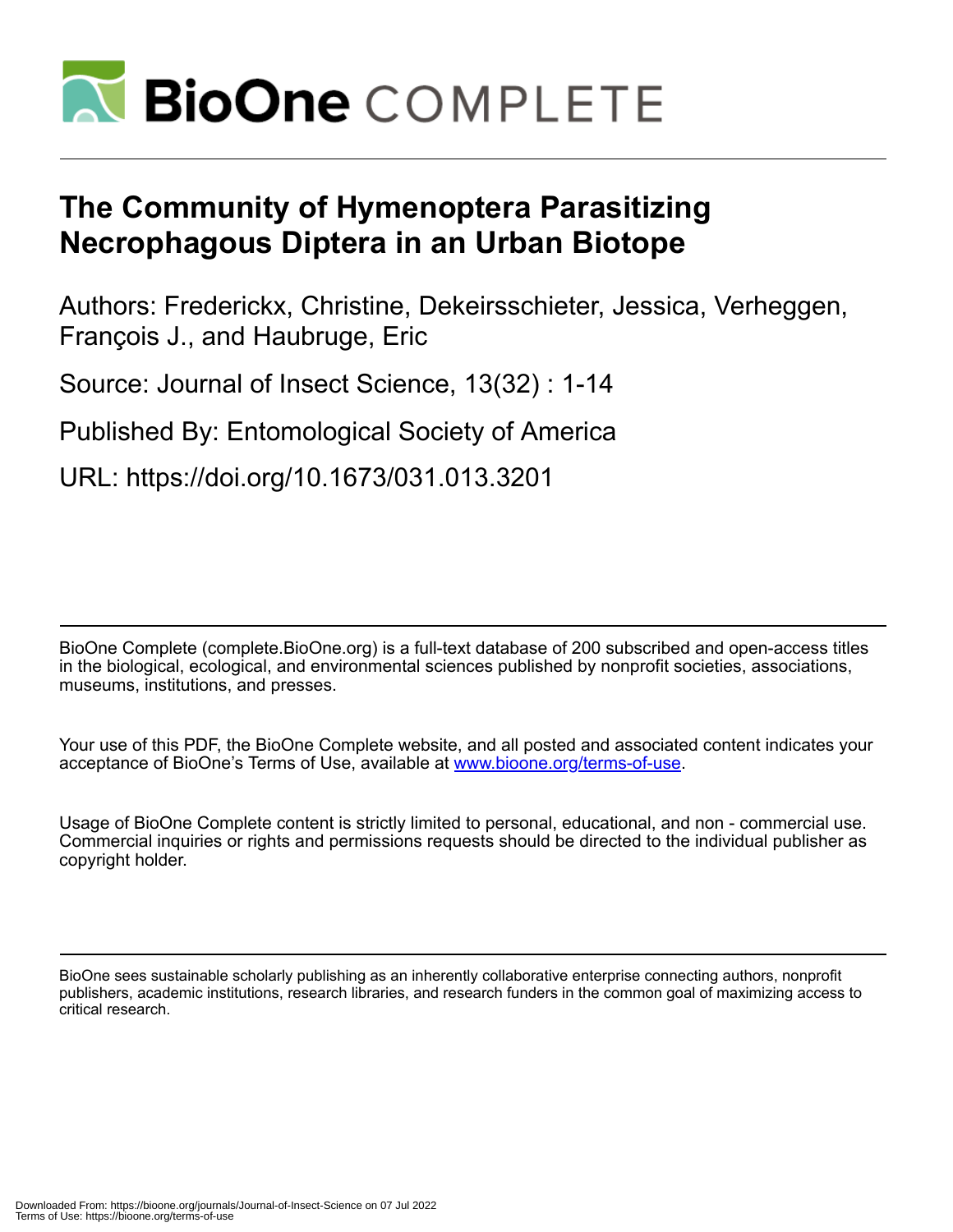

## **The community of Hymenoptera parasitizing necrophagous Diptera in an urban biotope**

Christine Frederickx<sup>a\*</sup>, Jessica Dekeirsschieter<sup>b</sup>, François J. Verheggen<sup>c</sup>, Eric Haubruge<sup>d</sup>

Department of Functional and Evolutionary Entomology, Gembloux Agro-Bio Tech, University of Liege, Passage des Déportés 2, 5030 Gembloux, Belgium

# **Abstract**

Most reports published in the field of forensic entomology are focused on Diptera and neglect the Hymenoptera community. However, Hymenoptera are part of the entomofaunal colonization of a dead body. The use of Hymenoptera parasitoids in forensic entomology can be relevant to evaluate the time of death. Hymenoptera parasitoids of the larvae and pupae of flies may play an important role in the estimation of the post-mortem period because their time of attack is often restricted to a small, well-defined window of time in the development of the host insect. However, these parasitoids can interfere with the developmental times of colonizing Diptera, and therefore a better understanding of their ecology is needed. The work reported here monitored the presence of adult Hymenoptera parasitoids on decaying pig carcasses in an urban biotope during the summer season (from May to September). Six families and six species of parasitoids were recorded in the field: *Aspilota fuscicornis* Haliday (Braconidae), *Alysia manducator* Panzer, *Nasonia vitripennis* Walker (Pteromalidae), *Tachinaephagus zealandicus* Ashmead (Encyrtidae), *Trichopria* sp. (Diapriidae), and *Figites* sp. (Figitidae). In the laboratory, five species emerged from pupae collected in the field: *Trichopria* sp., *Figites* sp., *A. manducator*, *N. vitripennis*, and *T. zealandicus*. These five species colonize a broad spectrum of Diptera hosts, including those species associated with decomposing carcasses, namely those from the families Calliphoridae, Muscidae, Fanniidae, and Sarcophagidae.

**Keywords:** *Alysia manducator*, carrion ecology, forensic entomology, *Nasonia vitripennis*, *Tachinaephagus zealandicus*, temperate area

Correspondence: a <u>frederickxchr@hotmail.com</u>, b jdekeirsschieter@hotmail.com, c fverheggen@ulg.ac.be, \*Corresponding author dielections.com, c fverheggen@ulg.ac.be, \*Corresponding author

**Editor:** Michael Strand was editor of this paper.

**Received:** 12 December 2011 **Accepted:** 24 May 2012

**Copyright :** This is an open access paper. We use the Creative Commons Attribution 3.0 license that permits unrestricted use, provided that the paper is properly attributed. **ISSN:** 1536-2442 | Vol. 13, Number 32

#### **Cite this paper as:**

Frederickx C, Dekeirsschieter J, Verheggen FJ, Haubruge E. 2013. The community of Hymenoptera parasitizing necrophagous Diptera in an urban biotope. *Journal of Insect Science* 13:32. Available online: http://www.insectscience.org/13.32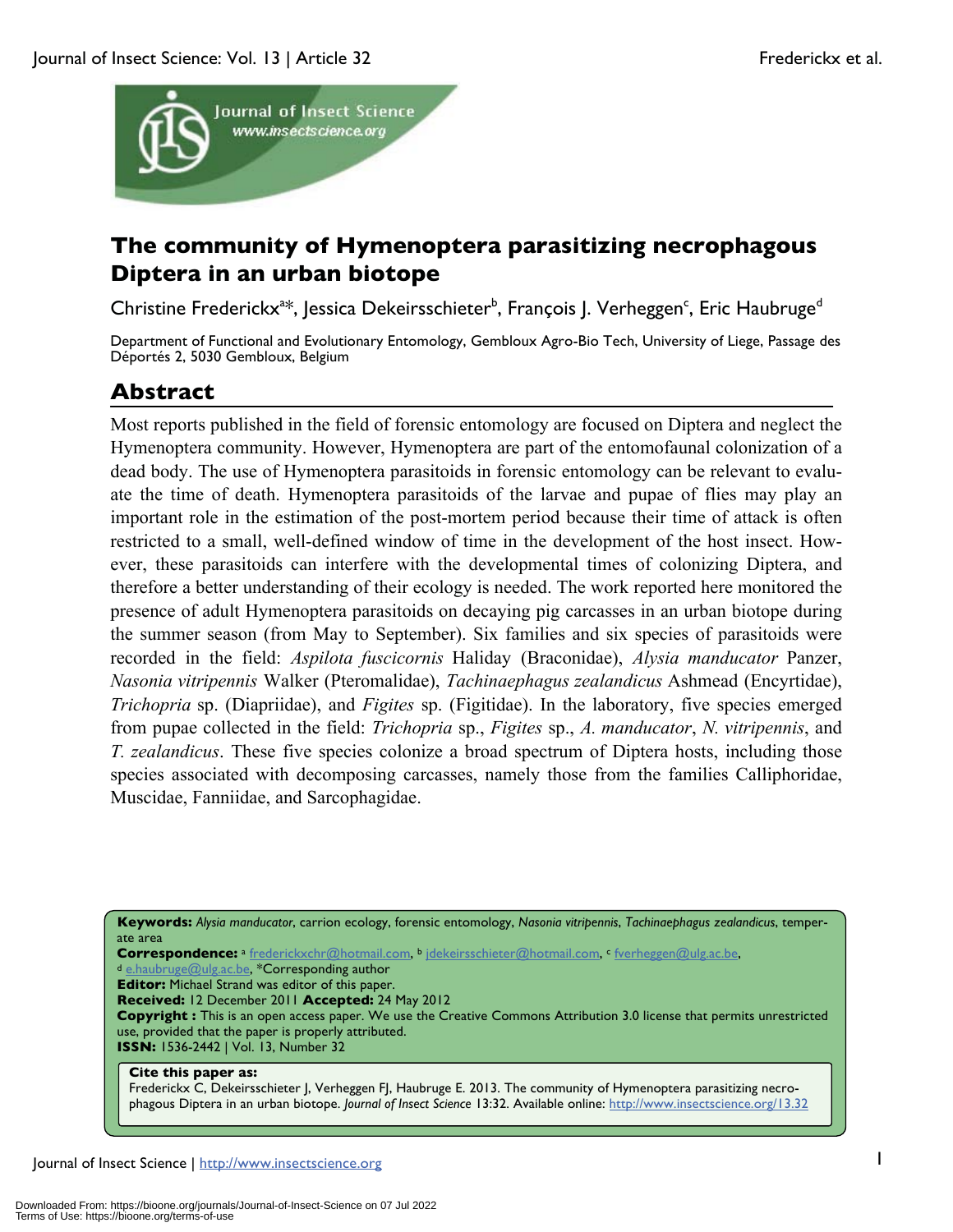### **Introduction**

As soon as an animal dies, the carcass becomes a food source for many organisms (Grassberger and Frank 2004; Carter et al. 2007). In temperate natural biotopes, the most specialized organisms inhabiting the "cadaver-ecosystem" are insects (Amendt et al. 2004). Necrophagous insects, mainly Diptera and Coleoptera, are attracted to the cadaver, which is then colonized in a relatively predictable sequence called the entomofaunal succession or insect succession (Megnin 1894; Putman 1983; Schoenly and Reid 1987; Marchenko 1988, 2001; Benecke 2004). Study of these insects in a medico-legal context is a component of forensic entomology (Hall 1990; Amendt et al. 2004). Many forensic entomological studies have been conducted using pig carcasses as surrogate human models due to physiological, ethical, legal, and economic reasons (Rodriguez and Bass 1983; Catts and Goff 1992; Anderson and VanLaerhoven 1996; Hart and Whitaker 2005), but few of the studies conducted on pig carcasses have taken place in Europe (Garcia-Rojo 2004; Grassberger and Frank 2004; Wyss and Cherix 2006; Matuszewski et al. 2008; Dekeirsschieter et al. 2011; Matuszewski et al. 2011).

Many published reports are focused on the Diptera community, but very few look at the parasite community (Davies 1999; Amendt et al. 2000; Campobasso et al. 2001; Grassberger and Frank 2003; Schroeder et al. 2003; Amendt et al. 2004; Wang et al. 2008). Predators and parasites are generally considered to be the second most significant group of carrion-frequenting taxa (Goff 2010, 2011). Among these, a special group of parasites, called parasitoids, attack several necrophagous taxa. A parasitoid larvae or pupae feed exclusively on other arthropods, mainly insects, resulting in the death of the host (Eggleton and Gaston 1990; Amendt et al. 2010). They represent an extremely diverse group, though mainly belonging to Hymenoptera. In Europe, 83 parasitoids species, which attack the larval and pupal stages of synanthropic Diptera, are listed (Fabritius and Klunker 1991). The use of Hymenoptera parasitoids in forensic entomology can be useful to evaluate the time of death (Amendt et al. 2000; Grassberger and Frank 2003; Amendt et al. 2010). The pupal parasitoids of blowflies may play an important role in the estimation of the post-mortem period, because their time of attack is often restricted to a small, welldefined window of time in the development of the host insect (Anderson and Cervenka 2002). This specialized group might also lead to significant problems for forensic entomologists. For example, changes in developmental times for *Lucilia sericata* L. have been observed after attack by the parasitoid *Alysia manducator* Panzer, the result being premature pupation (Holdaway and Evans 1930). Families of Hymenoptera parasitoids of forensic importance include Braconidae, Pteromalidae, and Ichneumonidae (Amendt et al. 2000; Disney and Munk 2004; Turchetto and Vanin 2004). Among them, *Nasonia vitripennis* Walker (Pteromalidae) and *Alysia manducator* Panzer (Braconidae) are the most common parasitoids found on cadavers (Grassberger and Frank 2003; Grassberger and Frank 2004; Turchetto and Vanin 2004).

So far, little information is available on the Hymenoptera post-mortem community in temperate biogeoclimatic countries (Woodcock et al. 2002; Wyss and Cherix 2006; Lefebvre and Gaudry 2009). This paper identifies the Hymenoptera parasitoid community that was identified on large carcasses in a temperate urban biotope during summer.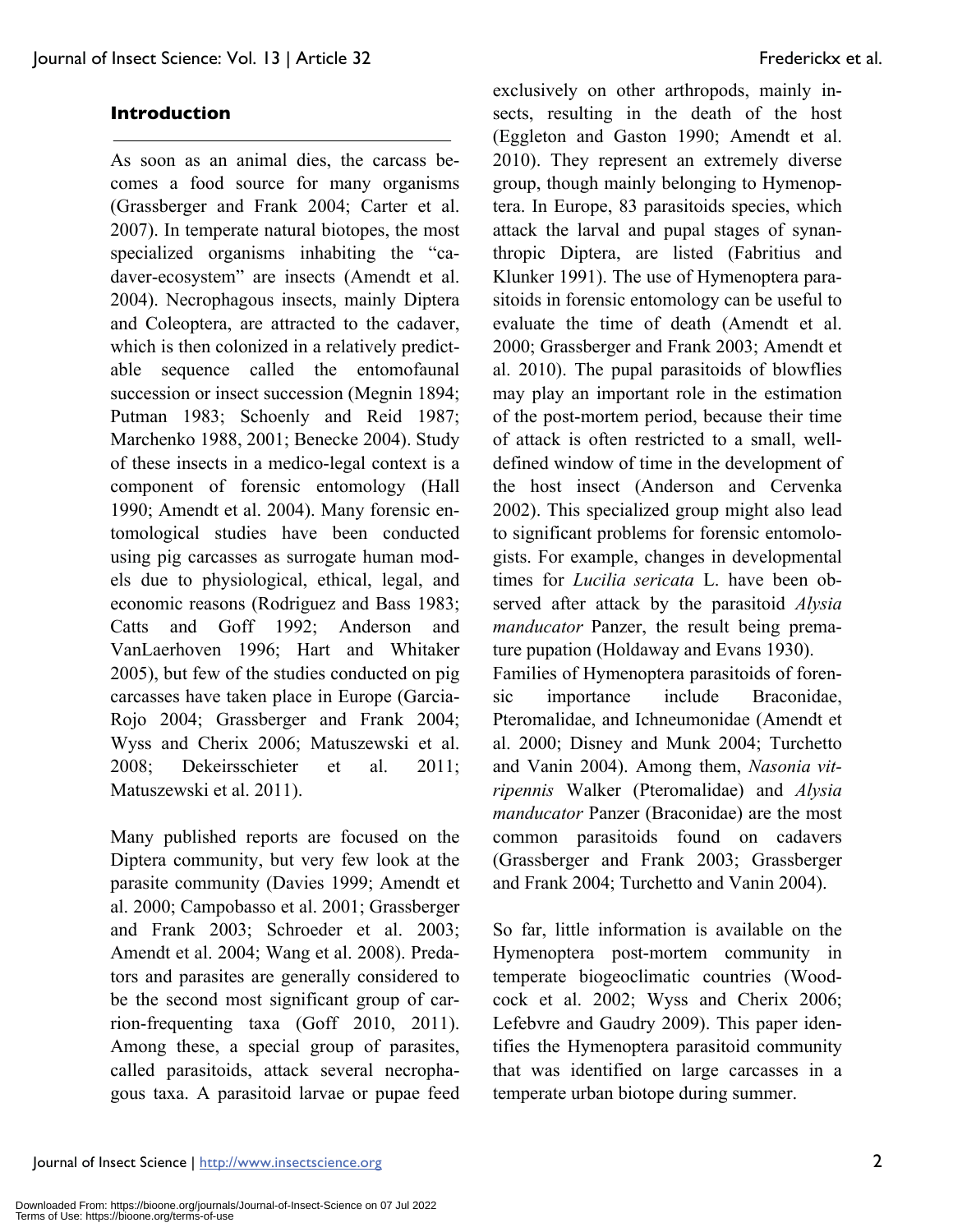### **Materials and Methods**

### **Field site and study periods**

This study was conducted during summer 2010 (4 May – 30 September) in an abandoned garden at an urban site located in Belgium. The garden consisted of hazel trees (*Corylus avellana* L.), spruce (*Picea* spp.), and ash trees (*Fraxinus excelsior* L.). The shrub layer was absent. The soil vegetation was scattered, and the herb layer was mainly constituted of nettles (*Urtica dioica* L*.*) and ivies (*Hedera helix* L.). Regarding the moss layer, there were some sparse areas of *Polytrichum* sp.

The ambient air temperature and humidity were automatically measured once an hour using a data logger (HOBO RH/Temp 8K©; Onset Computer Corporation, www.onsetcomp.com) placed on the lateral side of each cage at a height of 75 cm. The daily mean temperature was calculated on the basis of ambient air temperature recorded at time intervals of 24 hr.

### **Animal model**

Each month, two male piglets, *Sus domesticus* L. (Artiodactyla: Suidae) (5 kg), were killed by penetrative captive bolt (fractured skull) and placed at the experimental sites within two hours. Piglets were provided by the experimental farm of the Veterinary Medicine Faculty of the University of Liege, Belgium (ethical authorization number: FUSAGx-08- 07). Immediately after euthanasia, the pig carcasses were packed in double plastic bags to avoid any insect colonization, before being placed at the experimental site.

Each pig carcass was placed 30 m from each other in a plastic box (50 cm x 95 cm x 50 cm) filled with 30 cm of soil from the site in order to facilitate the collection of pupae samples. This box was placed in a metal mesh cage (180 cm x 90 cm x 90 cm) to avoid scavenging by vertebrate carnivores. Dates of exposure of the piglets were 4 May, 2 June; 30 June; 11 August, and 13 September.

### **Insect collection and identification**

In order to quantify insect colonization on pig carcasses, four yellow traps (plastic containers of 9 cm height and 27 cm diameter) filled with soapy water were placed around each carcass. The distribution of the yellow traps on the ground was as follows: one near the head, one near the dorsal face, one near the anus, and one near the ventral face (Figure 1). The insect traps were removed every week and the collected specimens were conserved in 80% *norvanol D* (ethanol denatured with ether). Only adult stages were included in the count-



Journal of Insect Science | http://www.insectscience.org 3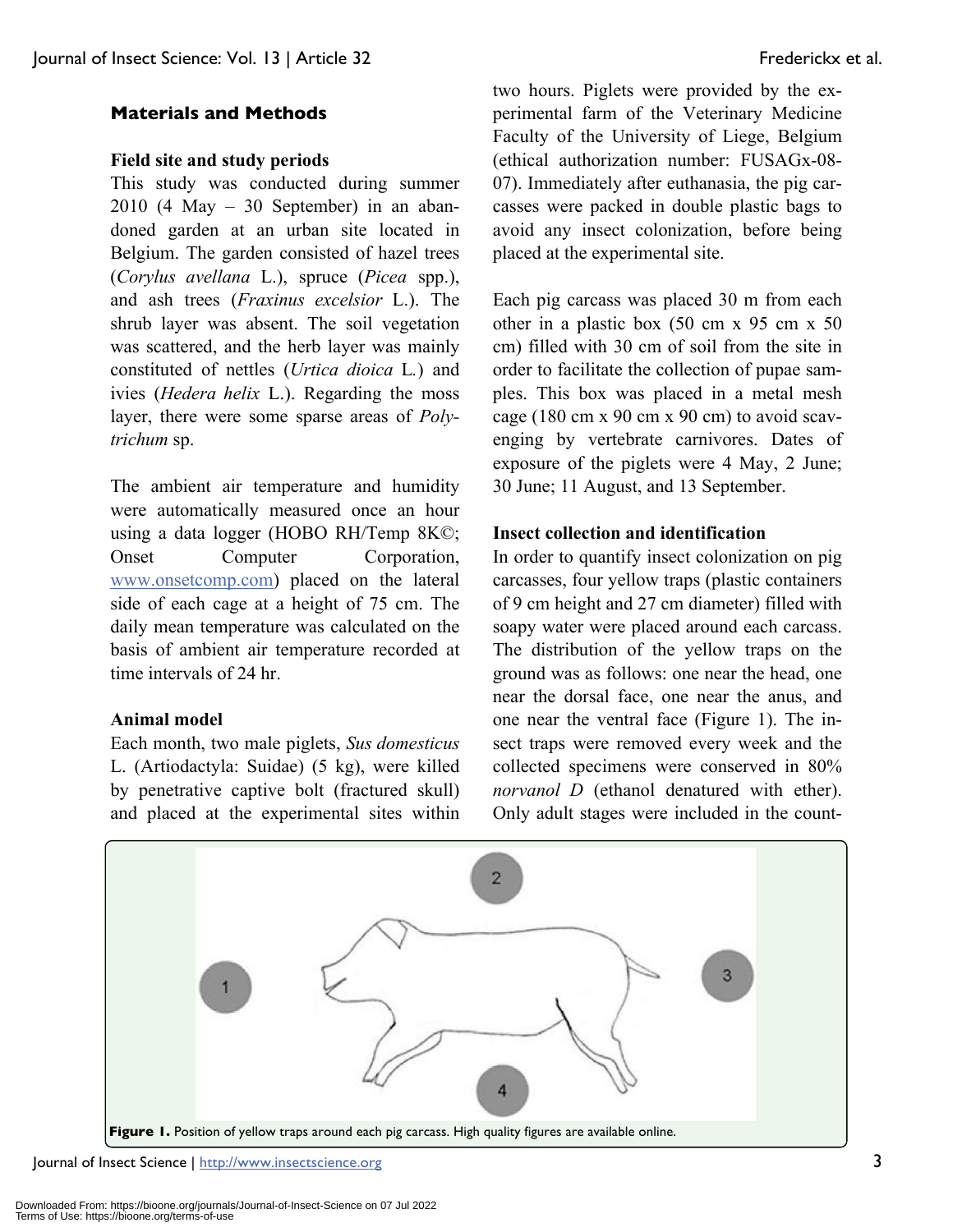

ing of collected insects during this study.

At the end of each month, pupae present in the soil under the pig carcasses were collected before being transported to the laboratory for rearing. Rearing was conducted under environmentally controlled conditions of  $23 \pm 1^{\circ}$ C with a daylight regime of 16:8 L: D and 70% RH. Pupae were stored together in plastic containers until either an adult fly or parasitoids emerged. Emerged specimens were killed in 80% *norvanol D*. Pupae from which no adult flies or parasitoids had emerged after eight weeks were dissected for evidence.

Emerged Diptera were identified by their species. However, parasitoid hosts were not identified. Typically, the puparium were very similar in general appearance, being coarctate and light-brown to dark-brown in color, which made identification difficult (Sukontason et al. 2007). Moreover, only one pupal identification key exists. This key identified seven fly species of forensic importance in Thailand, such as *Chrysomya* spp. (Sukontason et al. 2007). Hymenoptera were identified by family, or to genera when it was possible.

Moreover, the subfamilies of Alysiinae, Pteromalinae, Encyrtinae, Figitinae, and Diapriinae were mounted on insect pins and identified by species. Hymenoptera specimens were determining using different identification keys (Fischer 1971, 1972; Nixon 1980; Fergusson 1986; Delvare and Aberlenc 1989; Goulet and Huber 1993).

### **Results**

### **Environmental parameters**

The mean atmospheric temperatures measured during the decompositional process were 11.0° C for May, 16.6 °C for June, 19.9° C for July, 16.2° C for August, and 12.9° C for September (Figure 2). The mean relative humidity was 75.1% for May, 73.2% for June, 71.3% for July,  $85.6\%$  for August, and  $88.3\%$  for September (Figure 2).

### **Hymenoptera specimens collected in the field**

The Hymenoptera superfamilies identified on pig carcasses were Ichneumonidea (one family), Chalcidoidea (two families), Cynipoidea (two families), and Proctotrupoidea (one family) (Table 1). Six families were identified: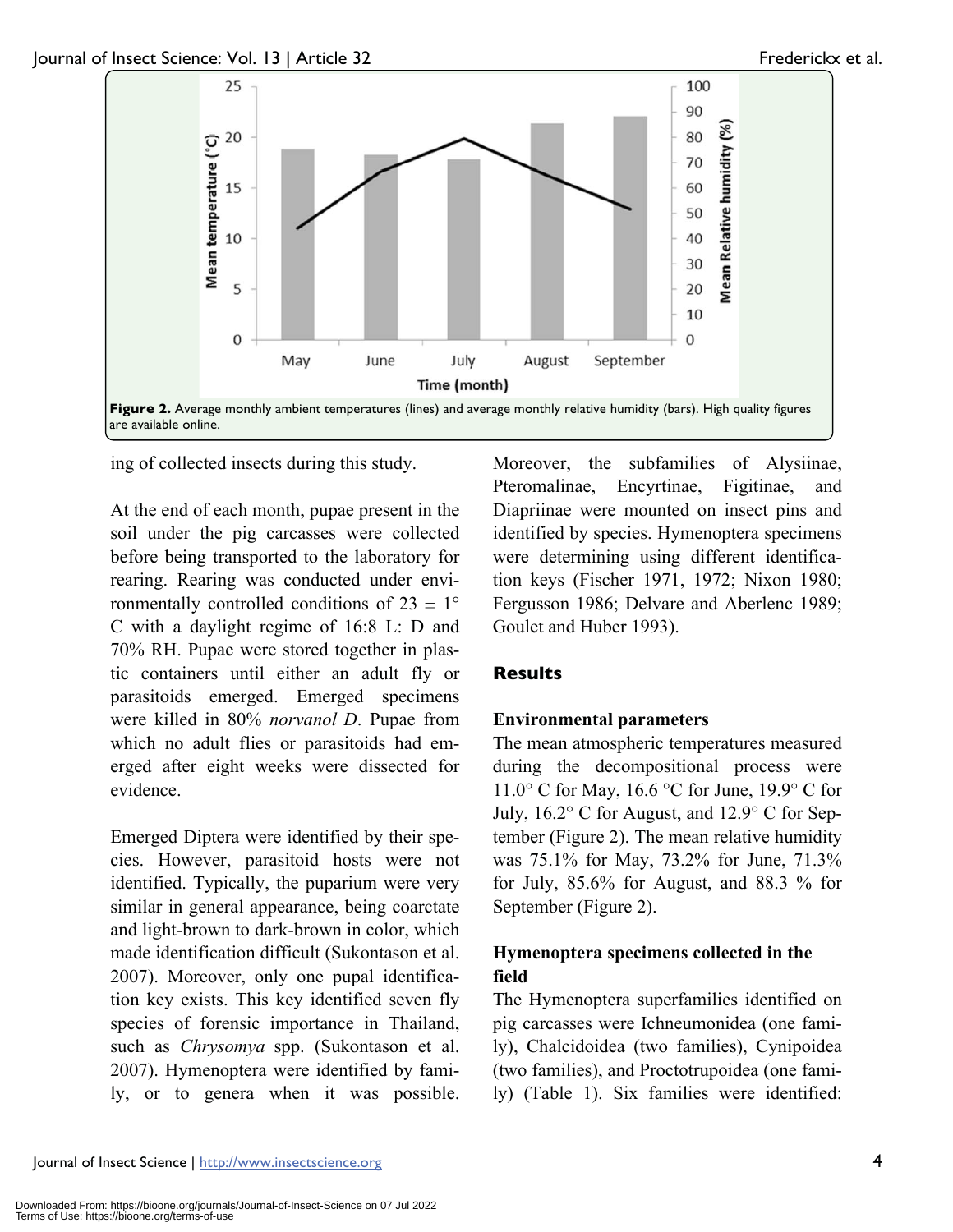| <b>Superfamilies</b> | <b>Families</b>   | <b>Subfamilies</b> | <b>Species</b> | <b>Abundance (No. of individuals)</b> |     |     |     |                                |              |  |
|----------------------|-------------------|--------------------|----------------|---------------------------------------|-----|-----|-----|--------------------------------|--------------|--|
|                      |                   |                    |                |                                       |     |     |     | May June July August September | <b>Total</b> |  |
|                      | <b>Braconidae</b> | Alysiinae          | A. manducator  | 79                                    | 337 | 85  | 140 | 162                            | 803          |  |
| Ichneumonoïdea       |                   |                    | A. fuscicornis |                                       |     | 6   |     |                                | 6            |  |
|                      |                   | Opiinae            | Not identified | 11                                    | 6   | 6   |     |                                | 26           |  |
| Chalcidoïdea         | Pteromalidae      | Pteromalinae       | N. vitripennis | 3                                     | 6   |     |     |                                | 11           |  |
|                      |                   | Not identified     | Not identified | 8                                     | 4   | 4   | C   |                                | 18           |  |
|                      | Encyrtidae        | Encyrtinae         | T. zealandicus | -                                     |     | 24  | 18  | 10                             | 53           |  |
| Cynipoïdea           | Figitidae         | Figitinae          | Figites sp.    | 3                                     | 27  | 13  | 30  | 12                             | 85           |  |
|                      | Eucoilidae        | Not identified     | Not identified |                                       |     |     |     |                                | 3            |  |
| Proctotrupoïdea      | Diapriidae        | Diapriinae         | Trichopria sp. | -                                     | -   |     | 8   | 9                              | 20           |  |
| Total                |                   |                    | 104            | 382                                   | 143 | 199 | 197 | 1025                           |              |  |

**Table 1.** List of Hymenoptera collected in yellow traps.

were identified: Braconidae, Pteromalidae, Encyrtidae, Figitidae, Eucoilidae, and Diapriidae. The richness of variety in seasonal families was shown to be three families in May, five families in June, six families in July, and five families both in August and September.

Six species of Hymenoptera were identified during the sampling period, and subfamilies of Alysiinae included species of *Alysia manducator* Panzer (803 specimens) and *Aspilota fuscicornis* Haliday (Braconidae) (six specimens). *N. vitripennis* (11 specimens), *Tachinaephagus zealandicus* Ashmead (Encyrtidae) (53 specimens), *Trichopria* sp. (Diapriidae) (20 specimens), and *Figites* sp. (Figitidae) (85 specimens) were also identified. *Figites* sp., *Trichopria* sp., and *A. manducator* were collected all through the summer season. *T. zealandicus* was collected from June to September, however, *A. fuscicornis* was collected only during July.

Of the total individuals (Table 1), 10.15% were collected in May, 37.27% in June, 13.95% in July, 19.41% in August, and 19.22% in September. *A. manducator* was the most abundant species overall (78.34%), followed by *Figites* sp. (8.29%) and *T. zealandicus* (5.17%). The remaining families consisted of fewer than 30 collected individuals. In May, *Figites* sp. and *N. vitripennis* were the most abundant species. During June, the predominant species was *Figites* sp., followed by *N. vitripennis*. The most predominant species in July was *T. zealandicus,* followed by *Figites* sp. and *A. fuscicornis*. In August and September, *Figites* sp. was most abundant, followed by *T. zealandicus* and *Trichopria* sp.

### **Hymenoptera reared from fly pupae**

In total, 13,310 Diptera pupae were collected from the soil under carcasses throughout the study (Table 2). Of these, 47.96% were parasitized by Hymenoptera parasitoids, which yielded 6,833 successfully emerged parasitoid specimens. The percentage of parasitism during the summer season was 3.48% in May, 8.99% in June, 8.88% in July, 49.79% in Au-

| Table 2. Number of pupae collected, emerged, parasitized, |  |
|-----------------------------------------------------------|--|
| and not emerged in laboratory.                            |  |

|                |      | No. of pupae |      |      |                                |              |  |  |  |  |  |  |
|----------------|------|--------------|------|------|--------------------------------|--------------|--|--|--|--|--|--|
| Pupae          |      |              |      |      | May June July August September | <b>Total</b> |  |  |  |  |  |  |
| Collected      | 2241 | 1079         | 2715 | 1456 | 5819                           | 13310        |  |  |  |  |  |  |
| Emerged        | 105  | 603          | 1117 | 349  | 221                            | 2395         |  |  |  |  |  |  |
| Parasitized    | 78   | 97           | 241  | 725  | 5243                           | 6384         |  |  |  |  |  |  |
| Unemerged 2058 |      | 379          | 1341 | 382  | 355                            | 4515         |  |  |  |  |  |  |

|  | Table 3. List of Hymenoptera reared from fly pupae. |                   |                                                                        |                |    |     |     |      |                                |              |
|--|-----------------------------------------------------|-------------------|------------------------------------------------------------------------|----------------|----|-----|-----|------|--------------------------------|--------------|
|  | <b>Superfamilies</b>                                | <b>Families</b>   | Abundance (No. of individuals)<br><b>Subfamilies</b><br><b>Species</b> |                |    |     |     |      |                                |              |
|  |                                                     |                   |                                                                        |                |    |     |     |      | May June July August September | <b>Total</b> |
|  | Ichneumonidea                                       | <b>Braconidae</b> | Alysiinae                                                              | A. manducator  | 77 |     |     | 592  | 5084                           | 5760         |
|  | Chalcidoïdea                                        |                   | Pteromalidae Pteromalinae                                              | N. vitripennis | 19 |     |     |      |                                | 19           |
|  |                                                     | Encyrtidae        | Encyrtinae                                                             | T. zealandicus | -  | 6   | 41  | 425  | 222                            | 694          |
|  | Cynipoïdea                                          | Figitidae         | Figitinae                                                              | Figites sp.    |    | 95  | 216 | 28   |                                | 350          |
|  | Proctotrupoïdea                                     | Diapriidae        | Diapriinae                                                             | Trichopria sp. |    |     | 10  |      |                                | 10           |
|  | Total                                               |                   |                                                                        |                |    | 101 | 274 | 1045 | 5317                           | 6833         |

Journal of Insect Science | http://www.insectscience.org 5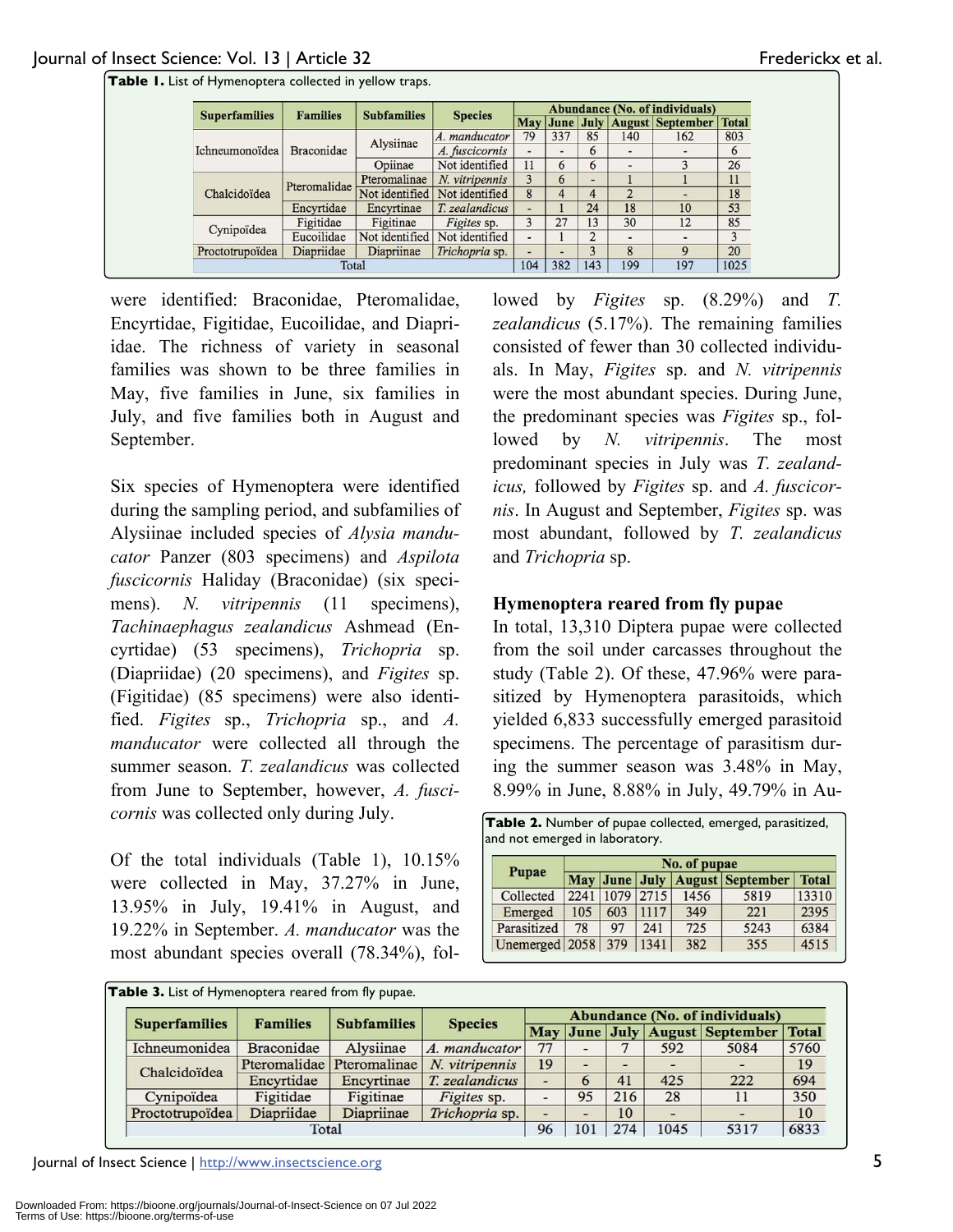| <b>Families</b> | <b>Species</b>                      |     | Abundance (No. of individuals) |      |     |                                              |      |  |  |
|-----------------|-------------------------------------|-----|--------------------------------|------|-----|----------------------------------------------|------|--|--|
|                 |                                     |     |                                |      |     | May June   July   August   September   Total |      |  |  |
| Calliphoridae   | Calliphora vicina Robineau-Desvoidy | 105 |                                |      | O   | 65                                           | 176  |  |  |
|                 | Calliphora vomitoria Linnaeus       |     |                                |      |     | 133                                          | 133  |  |  |
|                 | Lucilia sericata Meigen             |     |                                | Q    |     |                                              | 9    |  |  |
|                 | Lucilia caesar Linnaeus             |     |                                | 539  | 337 | 23                                           | 906  |  |  |
|                 | Lucilia silvarum Meigen             |     |                                |      |     |                                              | 6    |  |  |
| Muscidae        | Hydrotaea ignava Harris             |     | 596                            | 579  | 5   |                                              | 1180 |  |  |
| Total           |                                     |     | 603                            | 1132 | 349 | 221                                          | 2410 |  |  |

gust, and 90.10% in September.

Five parasitoid species emerged from pupal samples collected in the field (Table 3). The number of *A. manducator* collected increased dramatically in September. *N. vitripennis* and *Trichopria* sp. were collected only in May and July. *T. zealandicus* and *Figites* sp. were collected from June to September. *A. manducator* was the predominant species (84.30%), followed by *T. zealandicus* (10.16%) and *Figites* sp. (5.12%). Comparatively, parasitism of fly pupae by *N. vitripennis* and *Trichopria* sp. was rare, with both species contributing less than 0.3% of the total parasitism recorded.

Of the Diptera specimens that emerged in the laboratory, two families were identified in association with carcasses: Calliphoridae with five species, and Muscidae with one species (Table 4). All of these species have previously been reported as carrion breeding flies in Europe (Wyss and Cherix 2006; Lefebvre and Gaudry 2009).

### **Discussion**

The objective of this study was to document Hymenoptera, and more precisely Hymenoptera parasitoids of necrophagous Diptera, in an urban site. At this site, the Hymenoptera community was represented by six families and was found to change over time. The make-up of the Hymenoptera community differed between months. The Hymenoptera diversity was highest in July, followed by

June, August, September, and finally May. However, the lowest abundance of Hymenoptera occurred in May, with approximately three times fewer specimens trapped than in June. June had the highest level of caught insects, followed by August, September, and July. Our breeding in the laboratory showed the highest rate of parasitism was observed in September. All previous reports from Europe have been anecdotal, limited to family level or carrion fauna lists (Woodcock et al. 2002; Wyss and Cherix 2006; Lefebvre and Gaudry 2009).

This study identified five species of parasitoids that visited decomposing remains in search of host carrion flies: *A. manducator*, *N. vitripennis*, *Figites* sp., *Trichopria* sp., and *T. zealandicus.* These five species colonized a broad spectrum of Diptera hosts associated with decomposing carcasses, including Calliphoridae, Muscidae, Fanniidae, and Sarcophagidae (Laing 1937; Whiting 1967; Rueda and Axtell 1985; Blanchot 1992; Goulet and Huber 1993; Ferreira De Almeida et al. 2002; Voss et al. 2010).

In the field and laboratory, the most abundant parasitoid species, approximately 78% of the species caught and 84% of the species that emerged, was *A. manducator*. 5,760 pupae were parasitized by *A. manducator* in the field. These females are attracted to decomposing meat (Laing 1937; Blanchot 1992; Reznik et al. 1992). On the carrion, an *A. manducator* female walks over the surface,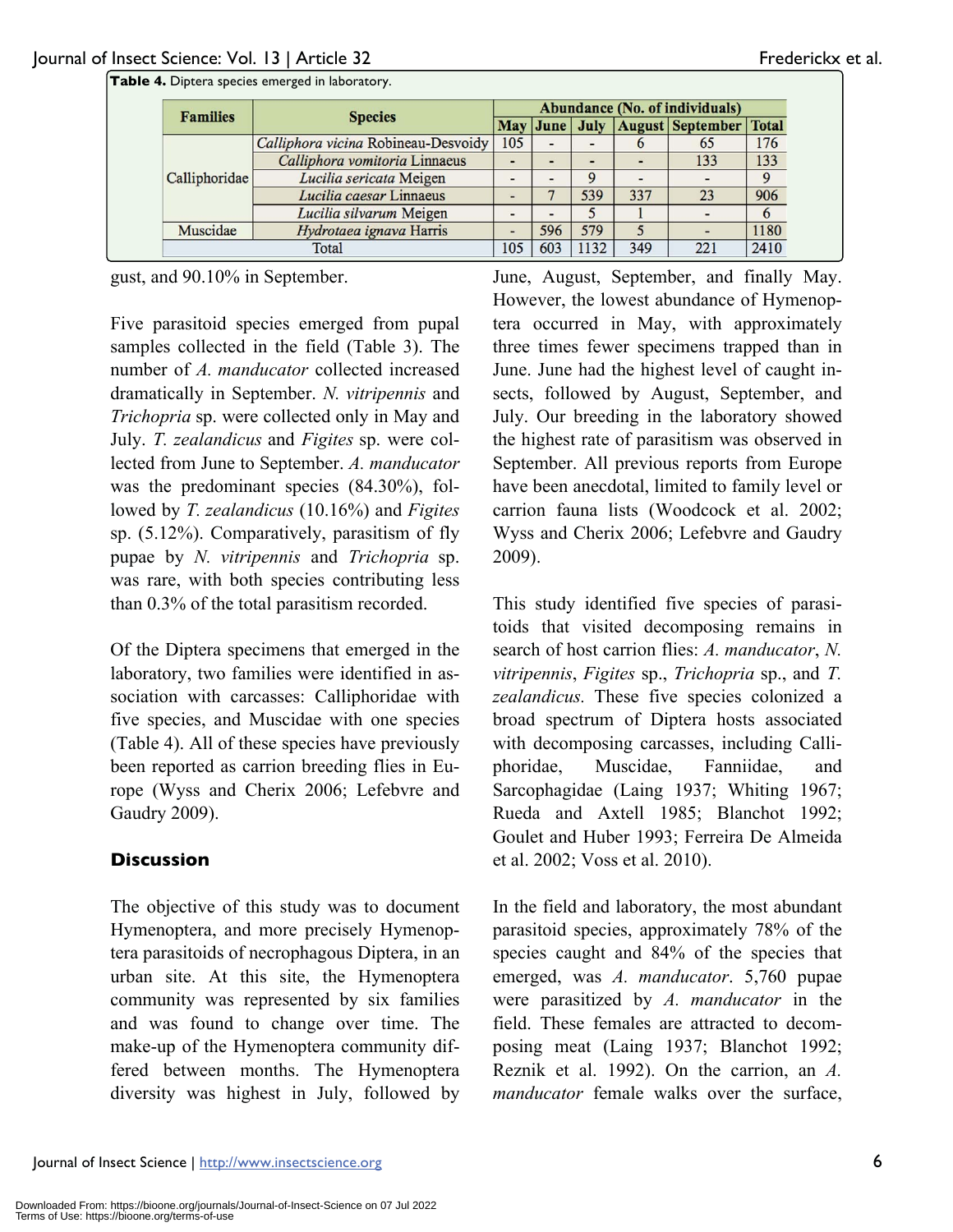stabbing frequently with her ovipositor until a host larva is encountered (Laing 1937; Reznik et al. 1992). Hosts are discovered by contact, and female parasites prefer larger size larvae (Graham-Smith 1919; Blanchot 1992). *A. manducator* is an endoparasitoid, and it lays one egg per host (Reznik et al. 1992; Goulet and Huber 1993). This species is present worldwide, but much more prevalent in temperate regions (Goulet and Huber 1993), and has been collected in an urban site in central Europe in May (Grassberger and Frank 2004). In the British Isles, *A. manducator* is the most common of the parasitic Hymenoptera likely to be seen in carrion (Smith 1986). The seasonal activity of *A. manducator* reported in the present study is in agreement with previous observations in the Paris region, where it was active from May to October (Blanchot 1992). In the present study, the peak of it is presence in yellow traps was observed during June (337 specimens).

Three subfamilies are recognized in Figitidae: Anacharitinae, Aspiceratinae, and Figitinae (Goulet and Huber 1993). Aspiceratinae and Figitinae are solitary endoparasitoids of Diptera pupae and early stage larvae, respectively, but the parasitoid emerges from the puparium (Fergusson 1986; Goulet and Huber 1993). Payne and Mason (1971) identified two genera of Figitinae, *Figites* and *Neralsia*, which were collected from pig carcasses. Exposed larvae were generally parasitized; however, *Figites* would also enter the carcass in search of prey. *Neralsia* were only observed parasitizing exposed larvae (Payne and Mason 1971). Six percent of the total caught specimens belonged to the Figitinae subfamily. In the laboratory, 350 pupae were parasitized by one single species of *Figites* sp. These small parasitoids were attracted to carrion where *Lucilia* spp. and *Sarcophaga* spp. larvae were the prevalent species (Payne and Mason

1971). The parasitism of *Figites* sp. in the field corresponded to the time period when *Lucilia* spp. was predominant (June to September) (Payne and Mason 1971).

Encyrtidae is one of the most important chalcidoid families for biological control (Goulet and Huber 1993; Voss et al. 2010). Species are gregarious endoparasitoids of eggs, third instar larvae, and postfeeding or prepupae of several forensically important Diptera (Fanniidae, Muscidae, Calliphoridae) (Goulet and Huber 1993; Ferreira De Almeida et al. 2002; Voss et al. 2010). In 2003, the presence of *T. zealandicus* was detected in northern Italy during September (Turchetto et al. 2003; Turchetto and Vanin 2004). This species, probably native to Australia and New Zealand, has been introduced into various parts of the world in attempts to control pest species of synanthropic Diptera, but no records are available for Europe or the northern regions (Turchetto and Vanin 2010). Following Italy, this is the second recording of *T. zealandicus*  in the Palearctic Region (Turchetto et al. 2003).

The family of Diapriidae includes four subfamilies: Belytinae, Ismarinae, Ambositrinae, and Diapriinae (Goulet and Huber 1993). Only Diapriinae contains parasitoid species of necrophagous Diptera (Goulet and Huber 1993). In the field, *Trichopria* sp. made-up approximately 2% of the total specimens caught. In the laboratory, one species of *Trichopria* sp. parasitized only five pupae in July. Moreover, only three specimens were collected in July. These small black insects are endoparasitoids of the immature stages of Diptera (Payne and Mason 1971; Goulet and Huber 1993). In the United Kingdom, three genera of Diapriinae were recorded in the Graham-Smith study on carrion. *Aneurhynchus* and *Psilus* were found in insect-open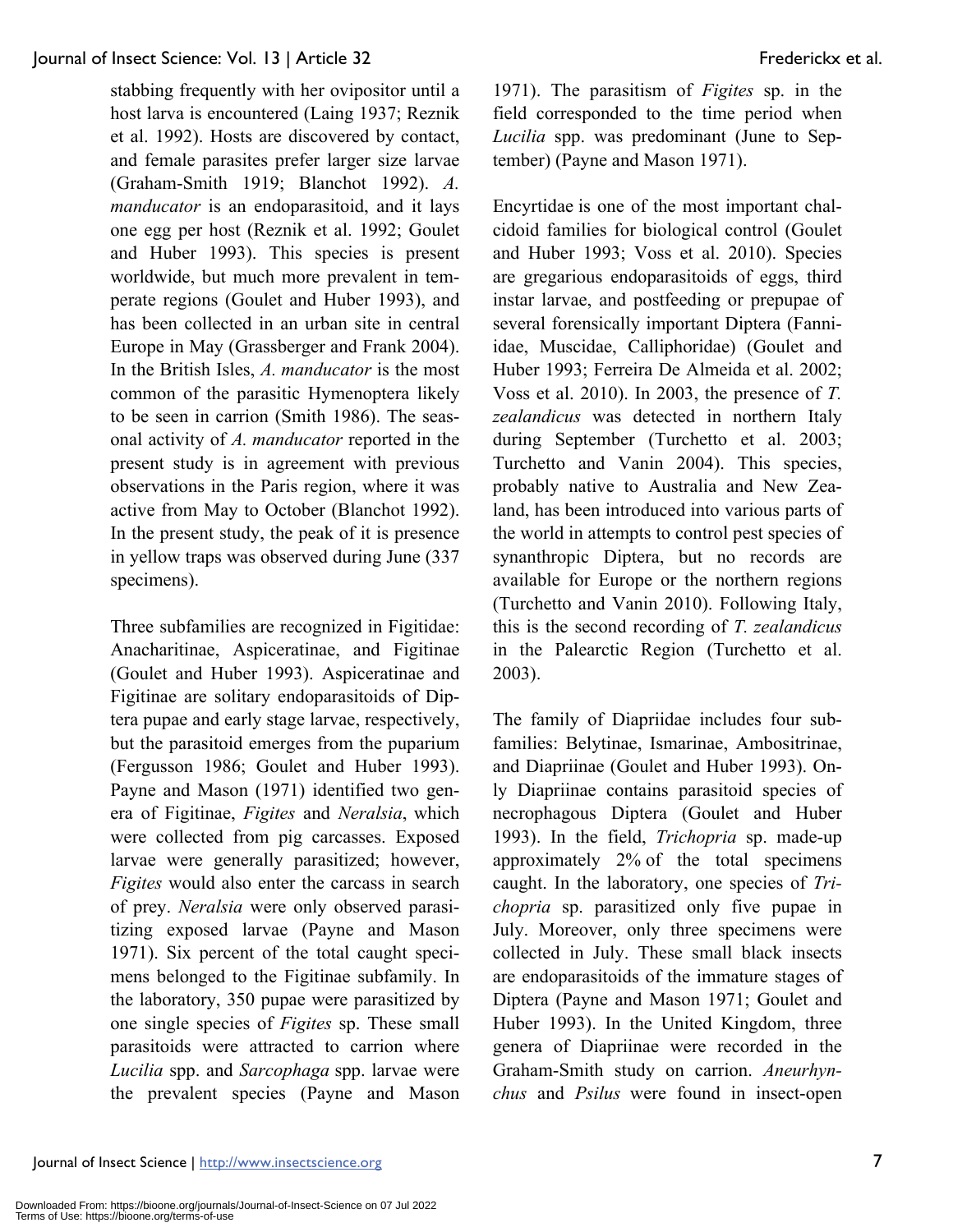carrion, and *Trichopria* in buried carrion (Graham-Smith 1919; Payne and Mason 1971). In France, *Trichopria inermis* Kieffer, a gregarious parasitoid of *L. sericata,* was been observed (Blanchot 1995)*.* 

The last species identified in the laboratory was *N. vitripennis*, a gregarious ectoparasitoid of the pupae of several fly species of forensic importance, including blowflies, flesh flies. and houseflies (Whiting 1967; Rueda and Axtell 1985; Blanchot 1992). The attraction of females of this species toward the host can be caused, *in natura,* by decomposing meat (Laing 1937; Blanchot 1992; Frederickx et al. In Press). These wasps are regularly found on carcasses (Blanchot 1995; VanLaerhoven and Anderson 1999; Amendt et al. 2000; Grassberger and Frank 2004; Pohjoismaki et al. 2010) or in bird nests (Whiting 1967; King and Ellison 2005). This species has been recorded worldwide (Braack 1987). *N. vitripennis* was identified in Belgium in 1920 (Mitroiu 2001; Vago 2006), is a cosmopolitan species (Darling and Werren 1990; Yoder et al. 1994), and has been widely investigated in the subjects of genetic, ecological, evolutionary, and developmental research over the last 50 years (Darling and Werren 1990; Grassberger and Frank 2003; Steiner et al. 2006; Gadau et al. 2008). These wasps are commercially supplied and widely used as biological control agents of blowflies in Australia and in the United States (Mandeville et al. 1990; Morgan et al. 1991; Floate et al. 1999; Grassberger and Frank 2003). Only one pupa was parasitized by female *N. vitripennis*. *N. vitripennis* is not considered to be adapted for burrowing, and buried pupae are typically beyond the reach of parasitizing females (Altston 1920; Wylie 1958; Beard 1964; Whiting 1967; Vinson 1976; Voss et al. 2009). In 1950, a higher incidence of parasitism by this species in pupae located on or near the surface of a carcass, rather than on those buried in the soil was reported (Ullyett 1950). In the present study, no Diptera specimens were collected on the ground.

### **Forensic interest**

Forensic entomology is the application of the study of insect biology to criminal matters and is frequently used to estimate the time that has elapsed since death, or the post-mortem interval (Gennard 2007; Ricciuti 2007; Eberhardt and Elliot 2008). Forensic practitioners have previously postulated the use of parasitoids as a tool in criminal investigations, although the presence of parasitoids at crime scenes has largely been ignored due to their small size and the paucity of biological information available (Grassberger and Frank 2003; Amendt et al. 2007; Voss et al. 2009). Females of Hymenoptera parasitoids usually prefer to parasitize particular instars of their hosts (Reznik et al. 1992). In many cases, the most preferable stages are also the most suitable, creating optimal synchronization (Laing 1937; Vinson 1976; Reznik et al. 1992). *A. manducator* prefer larvae of *Calliphora vicina* that have already finished their feeding but have not yet left the food substrate (Reznik et al. 1992). *N. vitripennis* usually lay eggs in their host one day after the pupation, when the skin of the larva has separated from the inner pupal cuticle (Gunn 2006; Gaudry 2010). However, it has been reported that two dayold pupae were parasitized at a significantly lower rate than pupae exposed for four days (Kaufman et al. 2001).

Considering the abundance of *A. manducator, T. zealandicus*, and *Figites sp.*, the use of these species as a reliable forensic indicator for estimating post-mortem interval is promising. In order to estimate post-mortem interval using these species, the calculated developmental time of the parasitoid simply has to be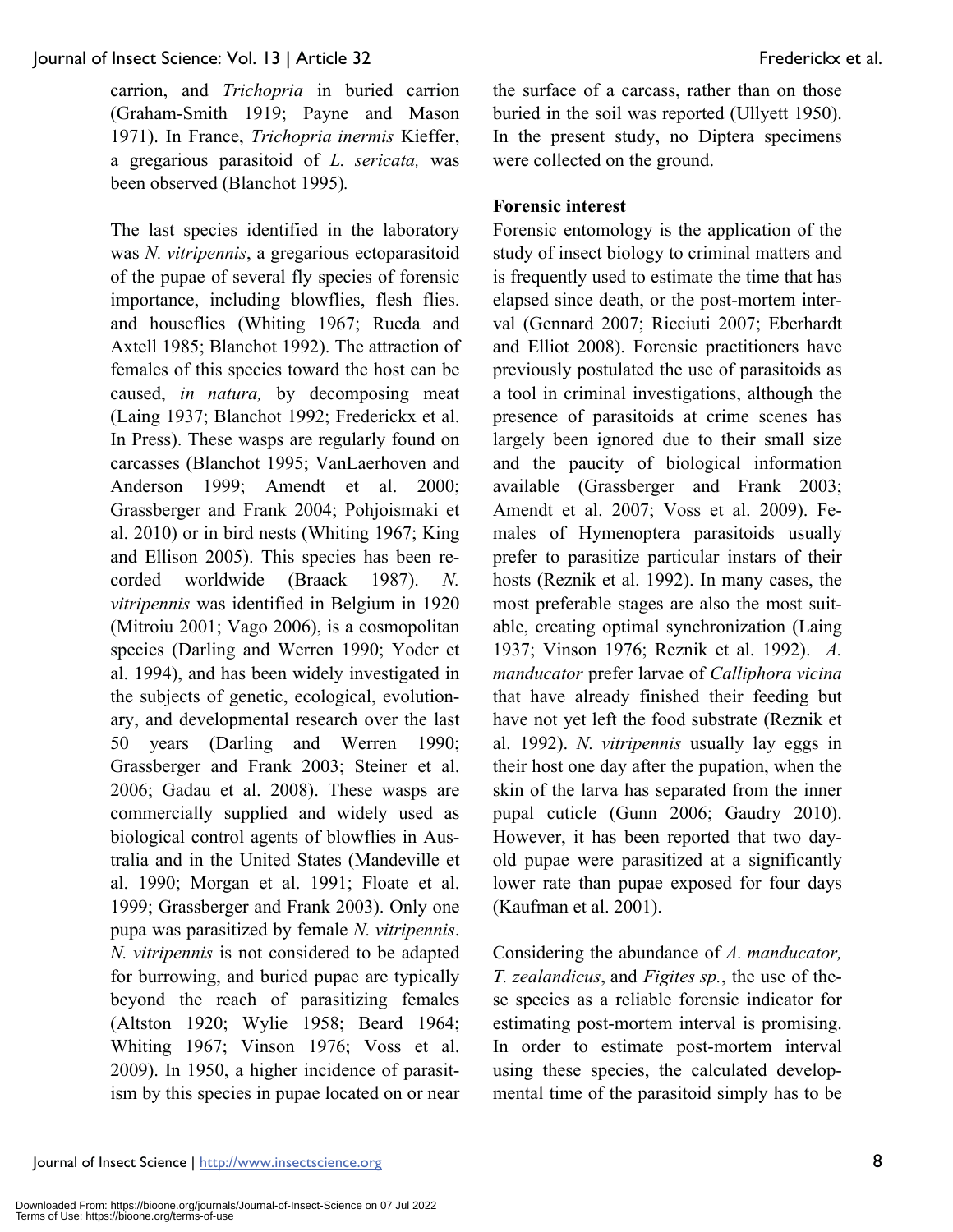added to the time of development of the host, therefore providing an extended post-mortem interval timeframe in cases where traditional forensic indicators have completed their development (Grassberger and Frank 2003; Amendt et al. 2010). However, when considering the potential influence, especially of larval parasitoids, it is important to take into account that they can also create significant problems, as seen in the change of developmental times for *L. sericata* after attack of *A. manducator*, which results in a premature pupation (Holdaway and Evans 1930). This problem clearly illustrates the need for further research in this field.

### **Acknowledgments**

Christine Frederickx and Jessica Dekeirsschieter are financially supported by a PhD grant from the Fonds pour la formation à la Recherche dans l'Industrie et l'Agriculture. The voucher Hymenoptera specimens are stored at the entomological conservatory of the Department of Functional and Evolutionary Entomology (Gembloux Agro-Bio Tech, University of Liege, Belgium).

### **References**

Altston A. 1920. The life-history and habits of two parasites of blowflies. *Proceedings of the Zoological Society of London* 3: 195–243.

Amendt J, Krettek R, Niess C, Zehner R, Bratzke H. 2000. Forensic entomology in Germany. *Forensic Science International* 113: 309–314.

Amendt J, Krettek R, Zehner R. 2004. Forensic entomology. *Naturwissenschaften* 91: 51–65.

Amendt J, Campobasso CP, Gaudry E, Reiter C, LeBlanc HN, Hall MJR. 2007. Best practice in forensic entomology - standards and guidelines. *International Journal of Legal Medicine* 121: 90–104.

Amendt J, Zehner R, Johnson DG, Wells J. 2010. Future trends in forensic entomology. In: Amendt J, Campobasso CP, Goff ML, Grassberger M, Editors. *Current concepts in Forensic Entomology*. pp. 353–368. Springer.

Anderson GS, VanLaerhoven SL. 1996. Initial studies on insect succession on carrion in southwestern British Columbia. *Journal of Forensic Sciences* 41: 617–625.

Anderson GS, Cervenka VJ. 2002. Insects associated with the body: their use and analyses. In: Haglund WD, Sorg MH, Editors. *Advances in forensic taphonomy: method, theory and archaeological perspectives*. pp. 173–200. CRC Press.

Beard R. 1964. Parasites of Muscoid Flies. *Bulletin of the World Health Organization* 31: 491–493.

Benecke M. 2004. Forensic entomology: Arthropods and Corpses. In: Tsokos M, Editor. *Forensic Pathology Reviews*. pp. 207– 240. Humana Press.

Blanchot P. 1992. Nouveau répertoire bibliographique et nouvelles données biologiques sur les parasites de *Musca domestica* L. (Dipt. Muscidae). *EPHE, Biologie et Evolution des Insectes* 5: 1–54.

Blanchot P. 1995. Inventaire des parasitoïdes de mouches synanthropes recensés en France. *Biolologie et Evolution des Insectes* 7-8: 111– 119.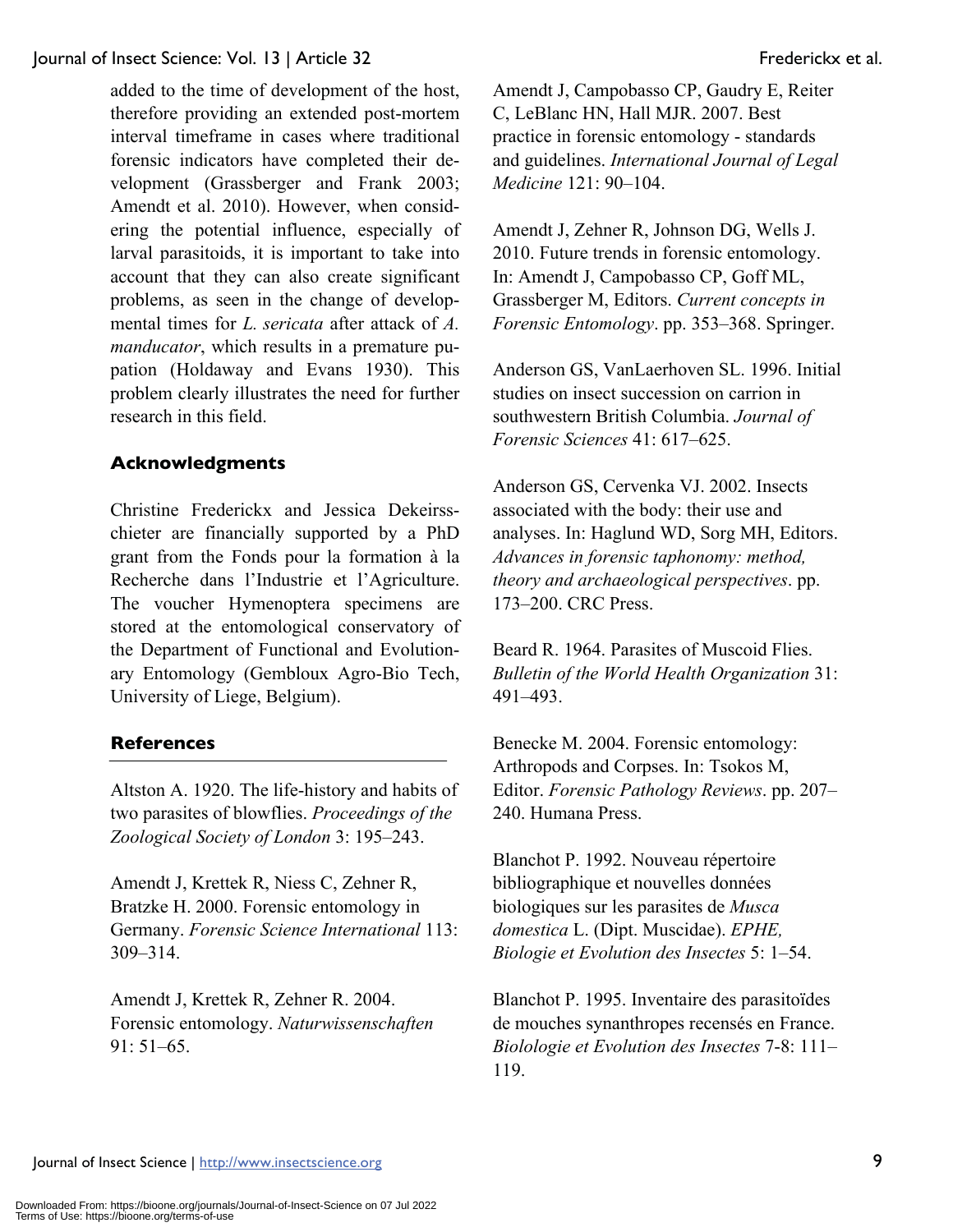Braack LEO. 1987. Community dynamics of carrion-attendant arthropods in tropical african woodland. *Oecologia* 72: 402–409.

Campobasso C, Di Vella G, Introna F. 2001. Factors affecting decomposition and Diptera colonization. *Forensic Science International* 120: 18–27.

Carter DO, Yellowlees D, Tibbett M. 2007. Cadaver decomposition in terrestrial ecosystems. *Naturwissenschaften* 94: 12–24.

Catts EP, Goff ML. 1992. Forensic Entomolgy in Criminal Investigations. *Annual Review of Entomology* 37: 253–272.

Darling C, Werren JH. 1990. Biosystematics of *Nasonia* (Hymenoptera: Pteromalidae): Two New Species Reared from Birds' Nests in North America. *Annals of the Entomological Society of America* 83: 352– 370.

Davies L. 1999. Seasonal and spatial changes in blowfly production from small and large carcasses at Durham in lowland northeast England. *Medical and Veterinary Entomology* 13: 245–251.

Dekeirsschieter J, Verheggen FJ, Haubruge E, Brostaux Y. 2011. Carrion beetles visiting pig carcasses during early spring in urban, forest and agricultural biotopes of Western Europe. *Journal of Insect Science* 11:173. Available online: http://www.insectscience.org/11.73/

Delvare G, Aberlenc H-P. 1989. *Les insectes d'afrique et d'amérique tropicale- Clés pour la reconnaissance des familles.* CIRAD Departement GERDAT.

Disney R, Munk T. 2004. Potential use of Braconidae (Hymenoptera) in forensic cases. *Medical and Veterinary Entomology* 18: 442– 444.

Eberhardt TL, Elliot DA. 2008. A preliminary investigation of insect colonisation and succession on remains in New Zealand. *Forensic Science International* 176: 217–223.

Eggleton P, Gaston KJ. 1990. Parasitoid species and assemblages - convenient definitions or misleading compromises. *Oikos* 59: 417–421.

Fabritius K, Klunker R. 1991. Die Larvenund Puparienparasitoide von synanthropen Fliegen in Europa. *Angewandte Parasitologie* 32: 1–24.

Fergusson NDM. 1986. *Charipidae, Ibaliidae & Figitidae: Hymenoptera: Cynipoidea*. Royal Entomological Society of London.

Ferreira De Almeida MA, Pires Do Prado A, Geden CJ. 2002. Influence of temperature on development time and longevity of *Tachinaephagus zealandicus* (Hymenoptera: Encyrtidae), and effects of nutrition and emergence order on longevity. *Biological Control* 31: 375–380.

Fischer M. 1971. Untersuchungen über die europäischen *Alysiini* mit besonderer Berücksichtigung der Fauna Niederösterreichs (Hymenoptera, Braconidae). *Polskie Pismo Entomologiczne* 41: 19–160.

Fischer M. 1972. Erste gliederung des paläarktischen *Aspilota*-Arten (Hymenoptera, Braconidae, Alysiinae). *Polskie Pismo Entomologiczne* 42: 323–459.

Floate K, Khan B, Gibson G. 1999. Hymenopterous parasitoids of filth fly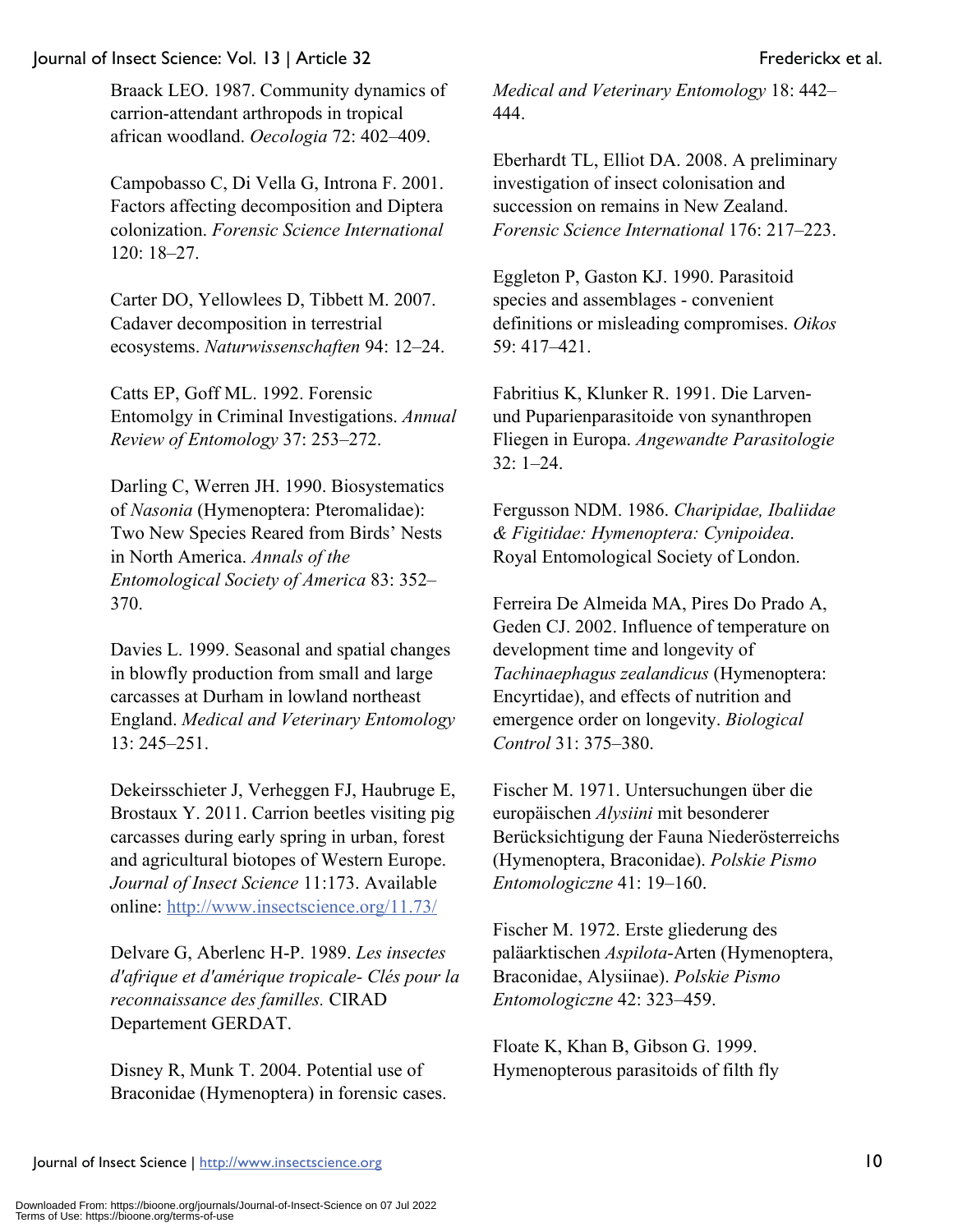(Diptera : Muscidae) pupae in cattle feedlots. *Canadian Entomologist* 131: 347–362.

Frederickx C, Dekeirsschieter J, Verheggen FJ, Haubruge E. In Press. Host-habitat location by the parasitoid, *Nasonia vitripennis* Walker (Hymenoptera: Pteromalidae). *Journal of Forensic Sciences.*

Gadau J, Niehuis O, Peire A, Werren J, Baudry E, beukeboom L. 2008. The Jewel Wasp–Nasonia. In: Hunter W, Kole CS, Editors. *Genome mapping and genomics in animals*. pp. 27–41. Springer.

Garcia-Rojo AM. 2004. A study of the insect succession in carcasses in Alcala de Henares (Madrid administrative region, Spain) using pigs as animal models. *Boletin de la Sociedad Entomologica Aragonesa* 34: 263–269.

Gaudry E. 2010. The Insects Colonisation of Buried Remains. In: Amendt J, Campobasso CP, Goff ML, Grassberger M, Editors. *Current Concepts in Forensic Entomology*. pp. 273–311. Springer.

Gennard DE. 2007. *Forensic Entomology: an Introduction*. John Wiley & Sons, Ltd.

Goff ML. 2010. Early Postmortem Changes and Stages of Decomposition. In: Amendt J, Goff ML, Campobasso CP, Grassberger M, Editors. *Current Concepts in Forensic Entomology*. pp. 1–24. Springer.

Goff ML. 2011. Forensic entomology. In: Mozayani A, Noziglia C, Editors. *The Forensic Laboratory Handbook: Procedures and Practice*, pp. 447–478. Springer.

Goulet H, Huber JT. 1993. *Hymenoptera of the world: an identification guide to families*. Agriculture Canada Publication 1894/E.

Graham-Smith GS. 1919. Further observations on the habits and parasites of common flies. *Parasitology International* 11: 347–384.

Grassberger M, Frank C. 2003. Temperaturerelated development of the parasitoid wasp *Nasonia vitripennis* as forensic indicator. *Medical and Veterinary Entomology* 17: 257– 262.

Grassberger M, Frank C. 2004. Initial study of arthropod succession on pig carrion in a central European urban habitat. *Journal of Medical Entomology* 41: 511–523.

Gunn A. 2006. *Essential Forensic Biology*. John Wiley & Sons, Ltd.

Hall RD. 1990. Medicocriminal entomology. In: Catts EP, Haskell NH, Editors. *Entomology and Death, a Procedural Guide*. pp. 1–8. Forensic Entomology Associates.

Hart AJ, Whitaker AP. 2005. Forensic Entomology. *Antennae* 30: 159–164.

Holdaway FG, Evans AC. 1930. Parasitism a stimulus to pupation: *Alysia manducator* in relation to the host *Lucilia sericata*. *Nature* 125: 598–599.

Kaufman PE, Long SJ, Rutz DA. 2001. Impact of exposure length and pupal source on *Muscidifurax raptorellus* and *Nasonia vitripennis* (Hymenoptera : Pteromalidae) parasitism in a New York poultry facility. *Journal of Economic Entomology* 94: 998– 1003.

King B, Ellison J. 2005. Resource quality affects restlessness in the parasitoid wasp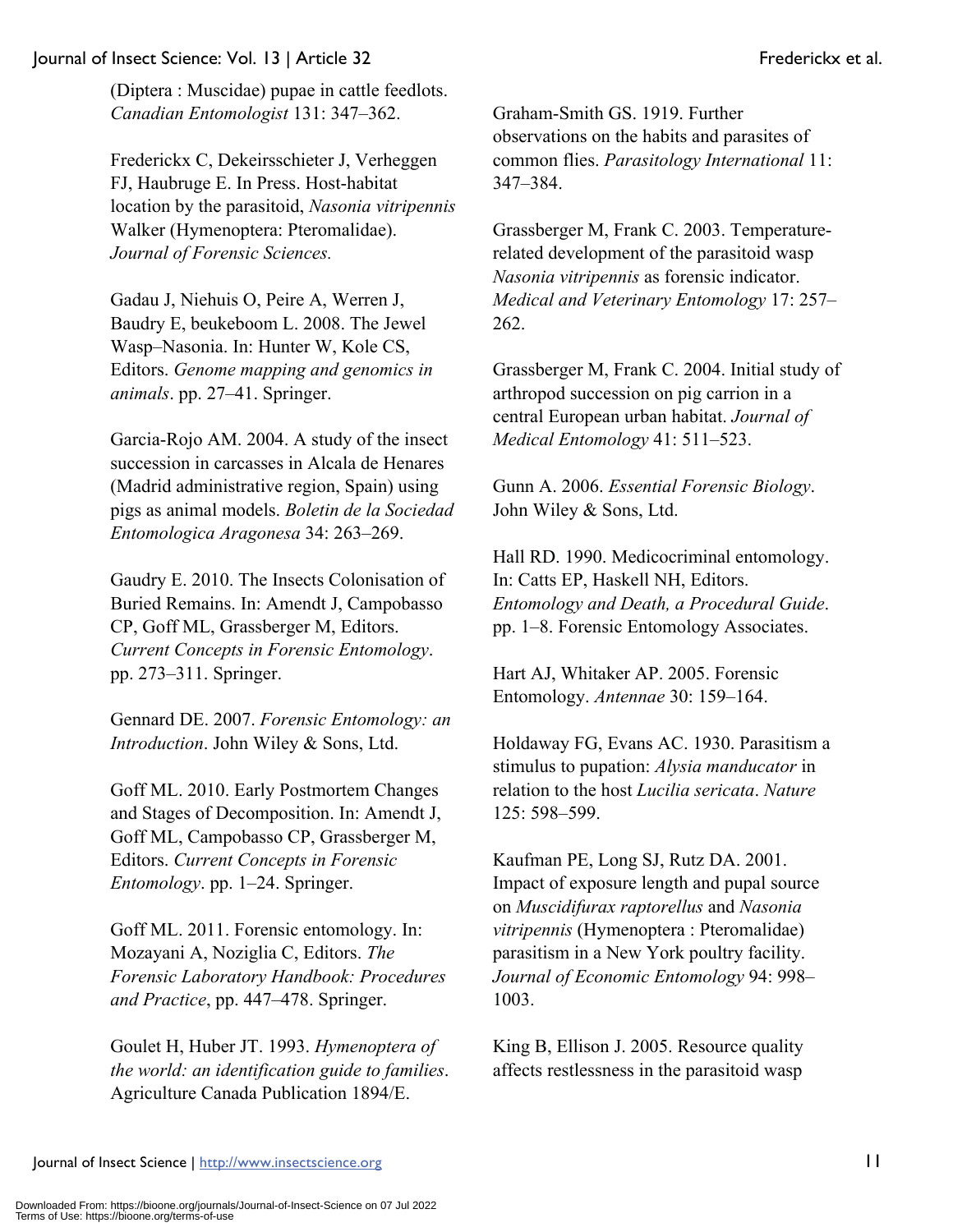*Nasonia vitripennis*. *Entomologia Experimentalis et Applicata* 118: 71–76.

Laing J. 1937. Host-finding by insect parasites. 1. Observations on the finding of hosts by *Alysia manducator*, *Mormoniella vitripennis* and *Trichogramma evanescens*. *Journal of Animal Ecology* 6: 298–317.

Lefebvre F, Gaudry E. 2009. Forensic entomology: a new hypothesis for the chronological succession pattern of necrophagous insect on human corpses. *Annales de la Societe Entomologique de France* 45: 377–392.

Mandeville JD, Mullens BA, Yu DS. 1990. Impact of selected pesticides on field population-dynamics of parasitic Hymenoptera (Pteromalidae) in caged-layer poultry manure in Southern California, USA. *Medical and Veterinary Entomology* 4: 261– 268.

Marchenko M. 1988. Medico-legal relevance of cadaver entomofauna for the determination of the time of death. *Acta Medicinae Legalis et Socialis* 38: 257–302.

Marchenko M. 2001. Medicolegal relevance of cadaver entomofauna for the determination of the time of death. *Forensic Science International* 120: 89–109.

Matuszewski S, Bajerlein D, Konwerski S, Szpila K. 2008. An initial study of insect succession and carrion decomposition in various forest habitats of Central Europe. *Forensic Science International* 180: 61–69.

Matuszewski S, Bajerlein D, Konwerski S, Szpila K. 2011. Insect succession and carrion decomposition in selected forests of Central

Europe. Part 3: Succession of carrion fauna. *Forensic Science International* 207: 150–163.

Megnin JP. 1894. *La Faune des Cadavres, Application de l'Entomologie à la Médecine Légale*. Encyclopédie Science, Aide mémoire.

Mitroiu M. 2001. Révision des collections de Chalcidoidea Pteromaldidae (Hymenoptera) de l'Institut royal des Sciences naturelles de Belgique, et la découverte de 31 espèces nouvelles pour la Belgique. *Bulletin & Annales de la Societe Royale Belge d'Entomologie* 137: 91–97.

Morgan PB, Berti E, Costa VA. 1991. Lifehistory of *Spalangia gemina* Boucek (Hymenoptera, Pteromalidae), a fast-breeding microhymenopteran pupal parasitoid of Muscoid flies. *Medical and Veterinary Entomology* 5: 277–281.

Nixon GEJ. 1980. *Diapriidae (Diapriinae): Hymenoptera, Proctotrupoidea*. Royal Entomological Society of London.

Payne JA, Mason WRM. 1971. Hymenoptera associated with pig carrion. *Proceedings of the Entomological Society of Washington* 73: 132–141.

Pohjoismaki JLO, Karhunen PJ, Goebeler S, Saukko P, Saaksjarvi IE. 2010. Indoors forensic entomology: Colonization of human remains in closed environments by specific species of sarcosaprophagous flies. *Forensic Science International* 199: 38–42.

Putman RJ. 1983. *Carrion and Dung: the Decomposition of Animal Wastes.* Hodder.

Reznik SY, Chernoguz DG, Zinovjeva KB. 1992. Host searching, oviposition preferences and optimal synchronization in *Alysia*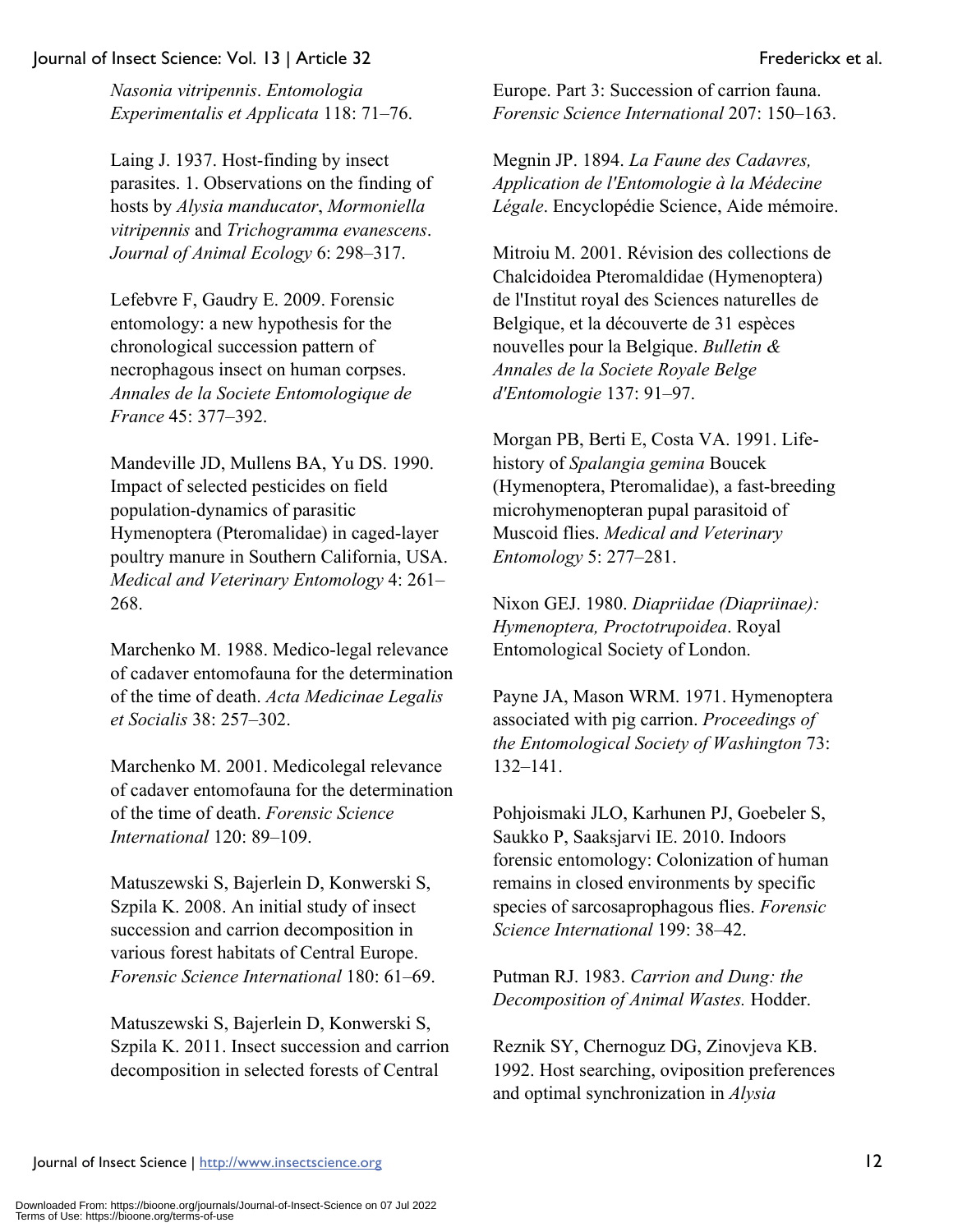*manducator* (Hymenoptera, Braconidae), a parasitoid of the blowfly, *Calliphora vicina*. *Oikos* 65: 81–88.

Ricciuti E. 2007. *Science 101: Forensics*. HarperCollins.

Rodriguez WC, Bass WM. 1983. Insect activity and its relationship to decay rates of human cadavers in East Tennessee. *Journal of Forensic Sciences* 28: 423–432.

Rueda LM, Axtell RC. 1985. Comparison of hymenopterous parasites of house fly, *Musca domestica* (Diptera: Muscidae), pupae in different livestock and poultry production systems. *Environmental Entomology* 14: 217– 222.

Schoenly K, Reid W. 1987. Dynamics of heterotrophic succession in carrion arthropod assemblages- Discrete seres or a continuum of change. *Oecologia* 73: 192–202.

Schroeder H, Klotzbach H, Püschel K. 2003. Insects' colonization of human corpses in warm and cold season. *Legal Medicine* 5: S372–S374.

Smith KGV. 1986. *A manual of forensic entomology*. British Museum (Natural History).

Steiner S, Hermann N, Ruther J. 2006. Characterization of a female-produced courtship pheromone in the parasitoid *Nasonia vitripennis*. *Journal of Chemical Ecology* 32: 1687–1702.

Sukontason KL, Ngern-Klun R, Sripakdee D, Sukontason K. 2007. Identifying fly puparia by clearing technique: application to forensic entomology. *Parasitology Research* 101: 1407–1416.

Turchetto M, Villemant C, Vanin S. 2003. Two fly parasitoids collected during an entomo-forensic: the widespread *Nasonia vitripennis* (Hymenoptera Pteromalidae) and the newly recorded *Tachinaephagus zealandicus* (Hymenoptera Encyrtidae). *Bollettino della Societa Entomologica Italiana* 135: 109–115.

Turchetto M, Vanin S. 2004. Forensic evaluations on a crime case with monospecific necrophagous fly population infected by two parasitoid species. *Aggrawal's Internet Journal of Forensic Medicine and Toxicology* 5: 12–18.

Turchetto M, Vanin S. 2010. Climate change and forensic entomology. In: Amendt J, Campobasso CP, Goff ML, Grassberger M, Editors. *Current Concepts in Forensic Entomology*. pp. 327–351. Springer.

Ullyett GC. 1950. Competition for food and allied phenomena in sheep-blowfly populations. *Philosophical Transactions of the Royal Society of London, Series B, Biological Sciences* 234: 77–174.

Vago J-L. 2006. Révision des collections de Chalcidoidea Pteromalidae (Hymenoptera) de l'Institut royal des Sciences naturelles de Belgique et de la Faculté univeristaire des Sciences agronomiques de Gembloux, et la découverte de 145 espèces nouvelles pour la Belgique. *Bulletin & Annales de la Societe Royale Belge d'Entomologie* 142: 73–99.

VanLaerhoven SL, Anderson GS. 1999. Insect succession on buried carrion in two biogeoclimatic zones of British Columbia. *Journal of Forensic Sciences* 44: 32–43.